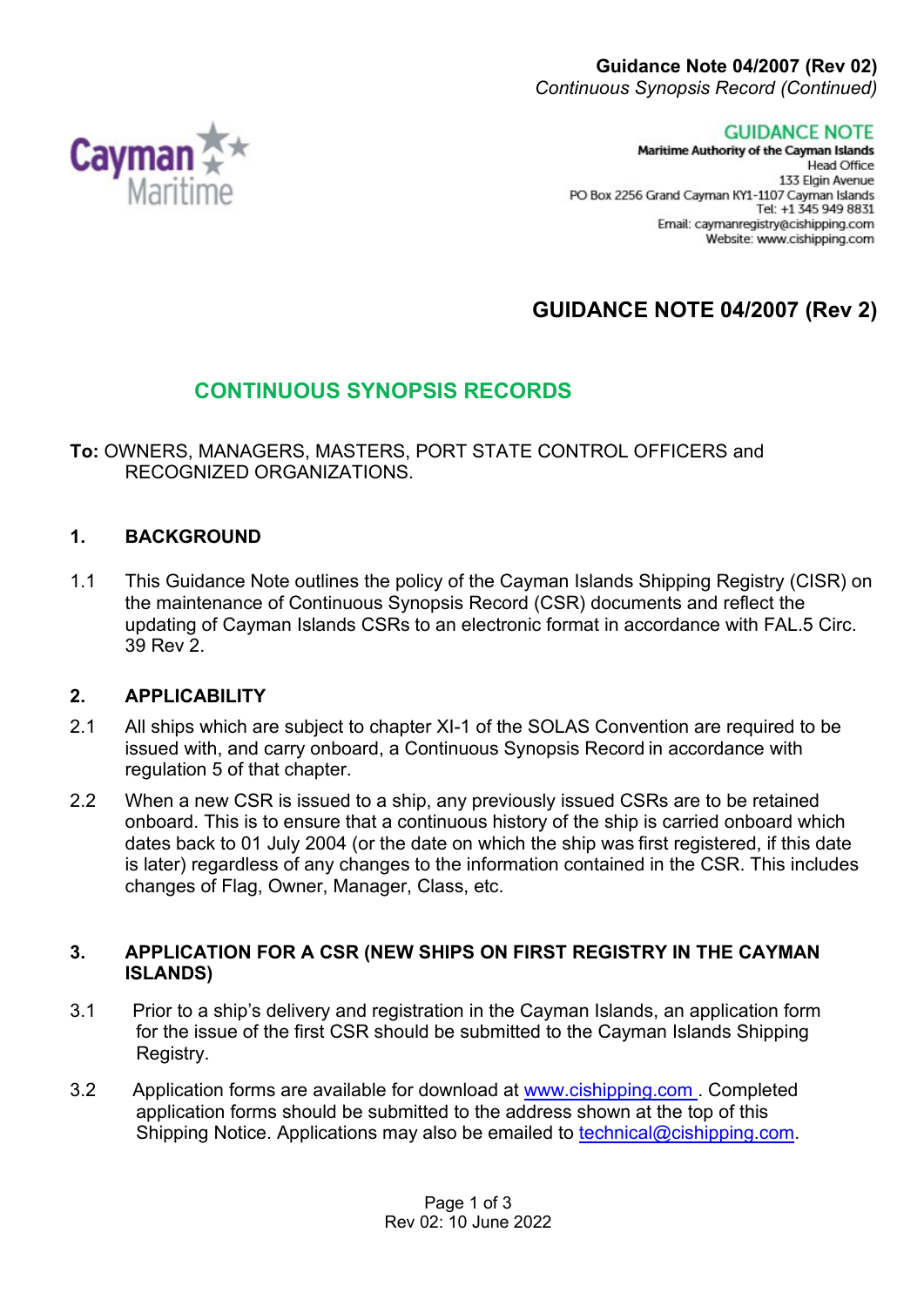3.3 Applications for the issue of the CSR should be made in sufficient time so that the CSR can be issued on the day of registration. CSR documents cannot be issued prior to the ship's registration or issued to ships registered as a "Ship Under Construction".

#### **4. APPLICATION FOR A CSR (EXISTING SHIPS CHANGING FLAG TO THE CAYMAN ISLANDS)**

- 4.1 When a ship transfers to the Cayman Islands from another Register and the interim ISM and ISPS Audits have been carried out an application should be made for a Cayman Islands CSR.
- 4.2 A copy of ALL previous CSRs which have been issued to the ship must be included with the application.
- 4.3 Completed application forms and copies of previously issued CSRs should be submitted in accordance with sections 3.2 and 3.3 of this Guidance Note.
- 4.4 An application should also be made to the "losing" Flag State for a "Closing CSR" to be issued.

### **5. WHEN A SHIP LEAVES THE CAYMAN ISLANDS REGISTER**

- 5.1 When a ship leaves the Cayman Islands Register a "Closing CSR" will be produced and forwarded to the company with the responsibilities of the ISM Code at the time of the ship's deletion.
- 5.2 Should the company no longer have responsibility for the ship under the ISM Code, the company should inform the Cayman Islands Shipping Registry on receipt of the "Closing CSR".

#### **6. WHEN INFORMATION INCLUDED ON THE CSR CHANGES**

- 6.1 The CSR now consists of a single electronic document issued by CISR ("Form 1") and "Form 2" and "Form 3" that are used by the ship owner or master to record when information contained on "Form 1" changes. Both "Form 2" and "Form 3" can be downloaded from [www.cishipping.com.](http://www.cishipping.com/)
- 6.2 Should the information contained on "Form 1" change; the master should record the new information on a new "Form 2". The original "Form 2" is to be retained on board and a copy sent to the CISR in accordance with section 3.2 of this Guidance Note.
- 6.3 On receipt of the copy of the "Form 2" CISR will issue a new electronic "Form 1" which is to be retained on board with all previously issued "Forms 1 and 2".
- 6.4 CSR "Form 3" is used to provide a record of changes to the information contained on the CSR "Form 1". A single "Form 3" can be used to record all changes to the "Form 1". Additional copies of CSR "Form 3" can be downloaded from [www.cishipping.com,](http://www.cishipping.com/)